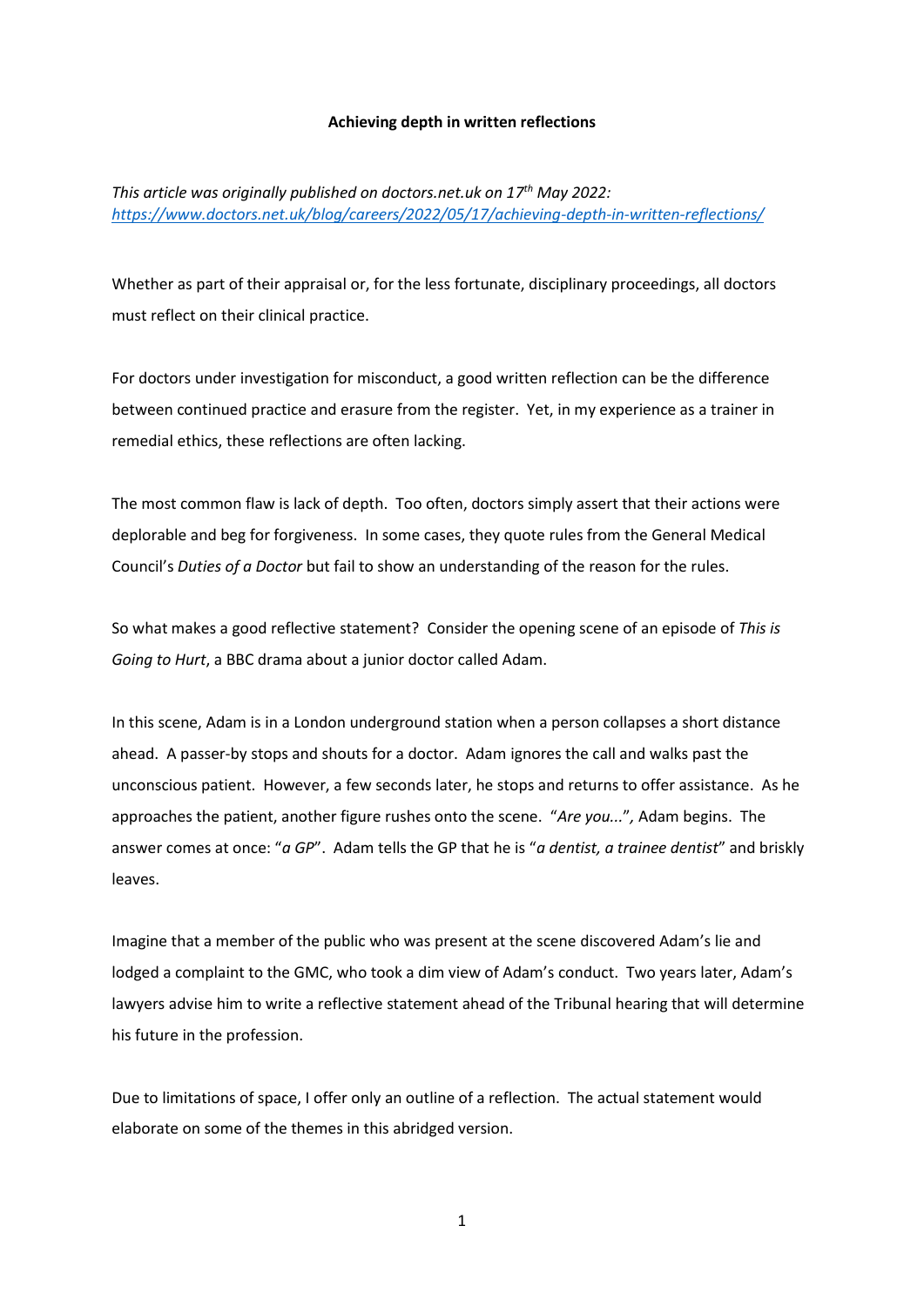#### **Start strong**

*It has been nearly two years since the incident in the underground station. Little did I know at the time that those few seconds of stupidity would have such a momentous impact on my life and those of others. Since the incident, I have replayed the events in my mind many times, seeking to understand what happened and why, what I should have done, and how to ensure that it never happens again.*

### **Explain why you acted as you did and what you should have done**

*The incident took place on the final day of a week of nights. As there were staff absences at the hospital, the shifts were intense and exhausting. When I came across the collapsed patient in the underground and heard the call for a doctor, I was so fatigued and lacking in confidence that I hoped someone else would intervene. I had never been in such a situation before and, as a junior doctor, I*  was worried that I would not know what to do. As no one else stepped forward, I decided to help but *as I approached the patient a passing GP rushed to her aid, to my great relief.*

*Believing that the patient was now in good hands and that I was no longer needed, I mumbled that I was a trainee dentist to justify a swift, selfish and cowardly exit from the scene. At the time, I considered this a harmless untruth, a 'white lie'. It was no such thing. It was a lie that shook the ethical foundations of both the doctor-patient and doctor-doctor relationships.* 

*No matter how exhausted, stressed, and unconfident I was at the time, I should have asked my GP colleague if I could help, even if only to call an ambulance. Maybe she could have used an extra pair of hands or a supportive colleague with whom to discuss the patient's care. I should have told her and the others at the scene the truth about my role. I should have thought about the needs and interests of others rather than my own. I have since written to the GP to apologise for my conduct. I also now realise, but did not then, that calling oneself a dentist without GDC registration is a criminal offence.* 

#### **Show you appreciate the harm caused or potentially caused to all parties**

*My actions and inactions on that day have caused, or could have caused, much harm, distress and inconvenience to a range of people: to the patient whom I failed to assist, contrary to rule 26 of the GMC about helping others both in the clinic and the community, but also my Hippocratic commitment to help the sick; to my brave GP colleague who could have used a hand in a moment of crisis (as I would have done if the roles had been reversed) and whose autonomy I violated when I* 

2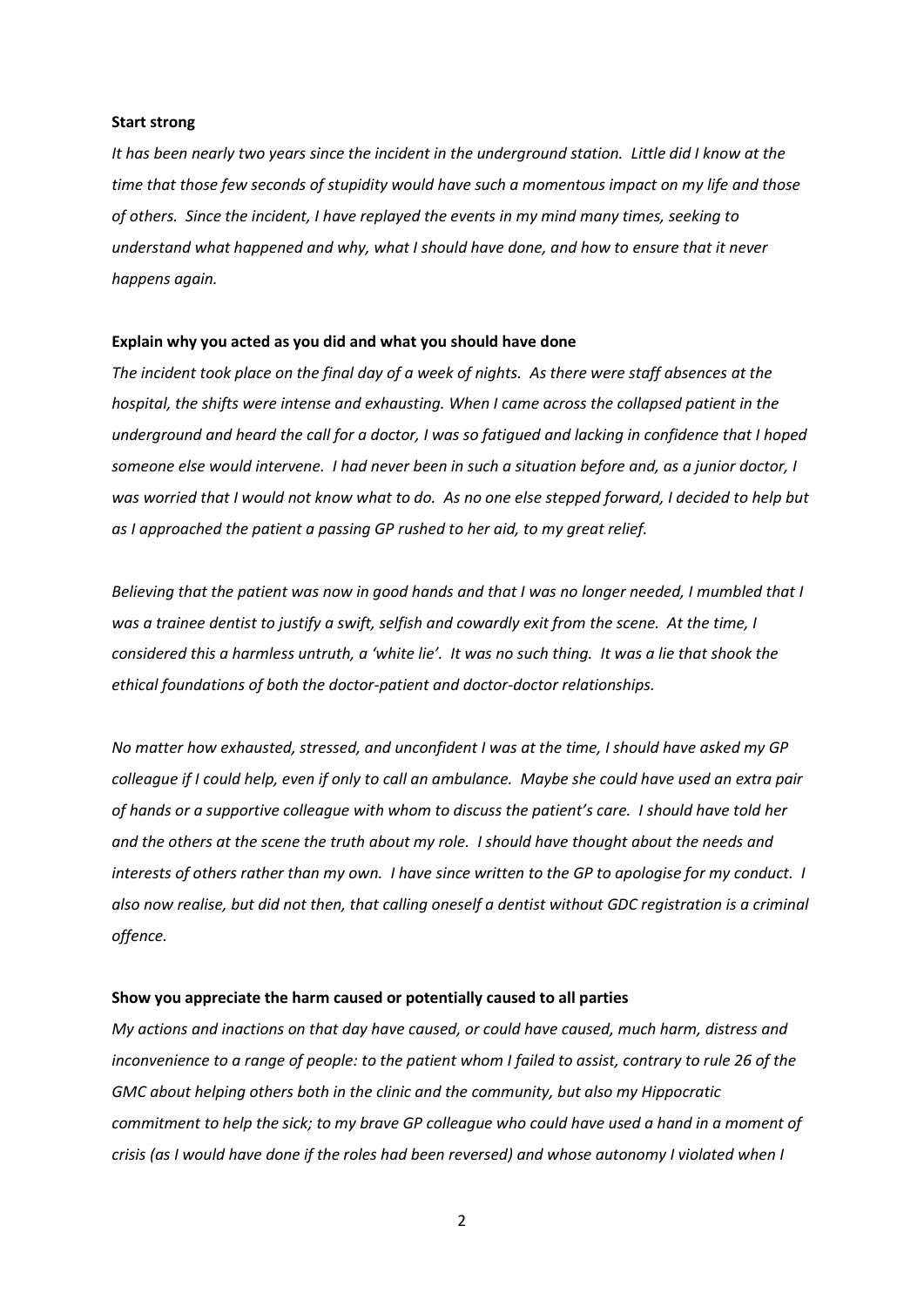*lied; to the members of the public at the scene (at least one of whom was so offended by my behaviour that she quite rightly complained) whose trust I breached by my conduct and my lies; to the medical profession whose reputation, hard-earned through centuries of devoted care, I have so needlessly damaged; and to my colleagues investigating this matter, whose limited time and resources I have used. I am sorry and ashamed.* 

# **Show you understand why your actions were wrong**

*My lies and failure to offer help are breaches of trust, including the trust that patients and the public have in doctors acting in the best interests of patients rather than selfishly and the trust held by doctors that their colleagues will be honest and supportive. If the trust of patients is eroded, they will have less faith and confidence in doctors. They may be more reluctant to visit doctors or adhere to treatment, with adverse effects on their health.* 

*If the trust between colleagues is damaged, teamwork and communication will suffer which in turn will affect patient health as well as the wellbeing of the clinicians caring for them. We must trust our colleagues to help and treat us with respect, which includes an expectation of truthfulness.* 

*In short, beneficence (doing good for patients) and honesty are the bedrock of trust which, as noted by the philosopher Rosamond Rhodes, is the 'fundamental and core guiding first duty of medical ethics'. This is why the GMC places such emphasis on honesty and trust in its professional guidance, as do other codes of medical ethics, and why my actions fell short of the high ethical standards expected of doctors.*

# **Explain corrective actions taken and low likelihood of repeating errors**

*To deepen my understanding of these ethical standards and medical professionalism, I have attended courses on medical ethics. I have undergone stress management classes to help me deal with my anxiety and modified my lifestyle to reduce the stress and fatigue that contributed to my poor conduct. To increase my clinical confidence, I have completed courses on Advanced Life Support and Advanced Paediatric Life Support and I intend to renew these skills regularly.*

*As I am relatively young, I may in the future encounter another emergency situation in the community. If I do, I will offer help promptly. If another clinician is on the scene, I will introduce myself accurately and offer assistance. Armed with the lessons learnt from this incident and the above courses, I feel ready to tackle any crisis with courage and dignity.* 

3